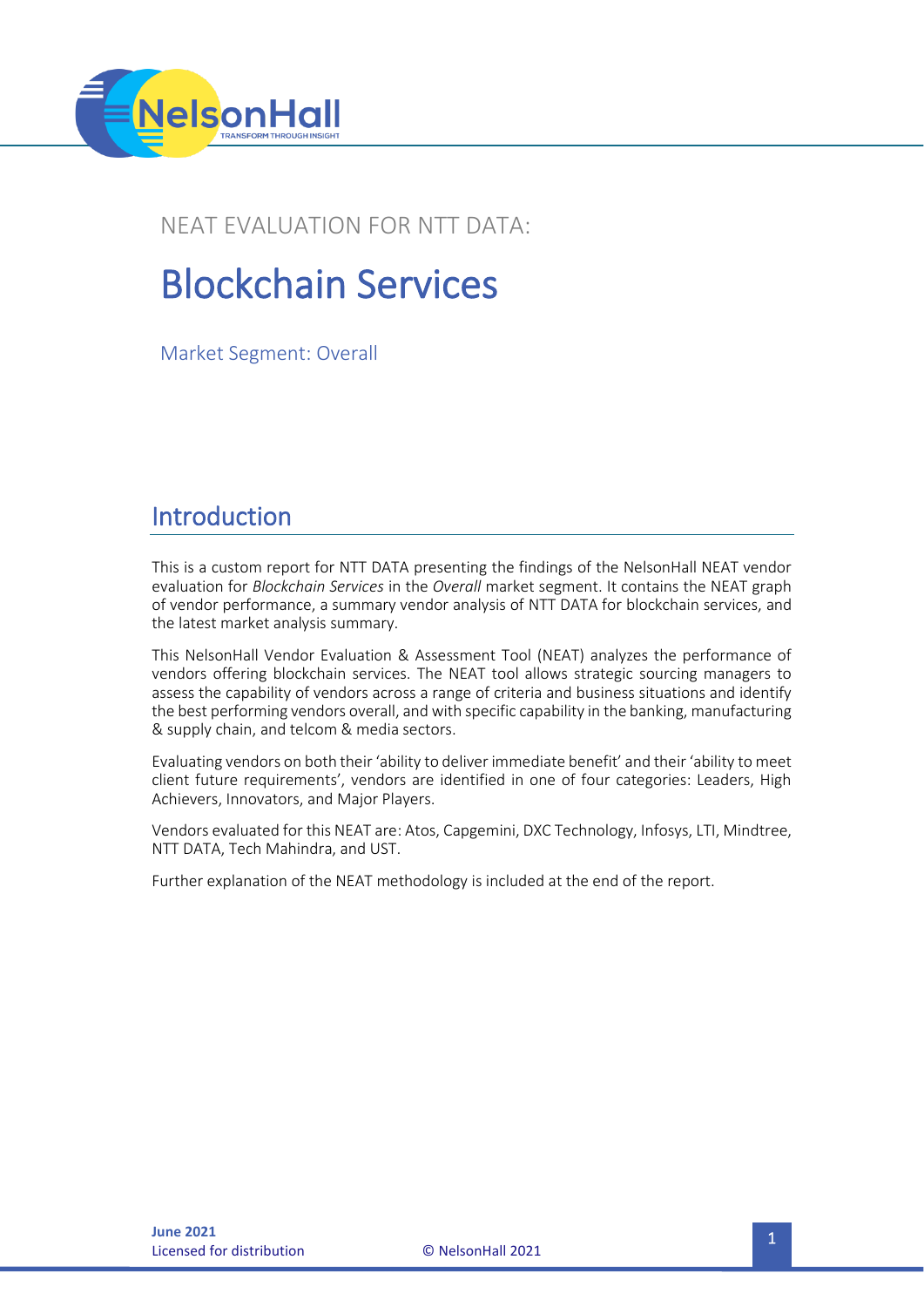

# NEAT Evaluation: Blockchain Services (Overall)



Source: NelsonHall 2021

Ability to meet future client requirements

NelsonHall has identified NTT DATA as a Leader in the *Overall* market segment, as shown in the NEAT graph. This market segment reflects NTT DATA's overall ability to meet future client requirements as well as delivering immediate benefits to its blockchain services clients.

Leaders are vendors that exhibit both a high capability relative to their peers to deliver immediate benefit and a high capability relative to their peers to meet future client requirements.

Buy-side organizations can access the *Blockchain Services* NEAT tool (*Overall*[\) here.](https://research.nelson-hall.com/sourcing-expertise/neat-reports/?avpage-views=neat&avpage-views=neat&NEATaction=viewProject&project=271)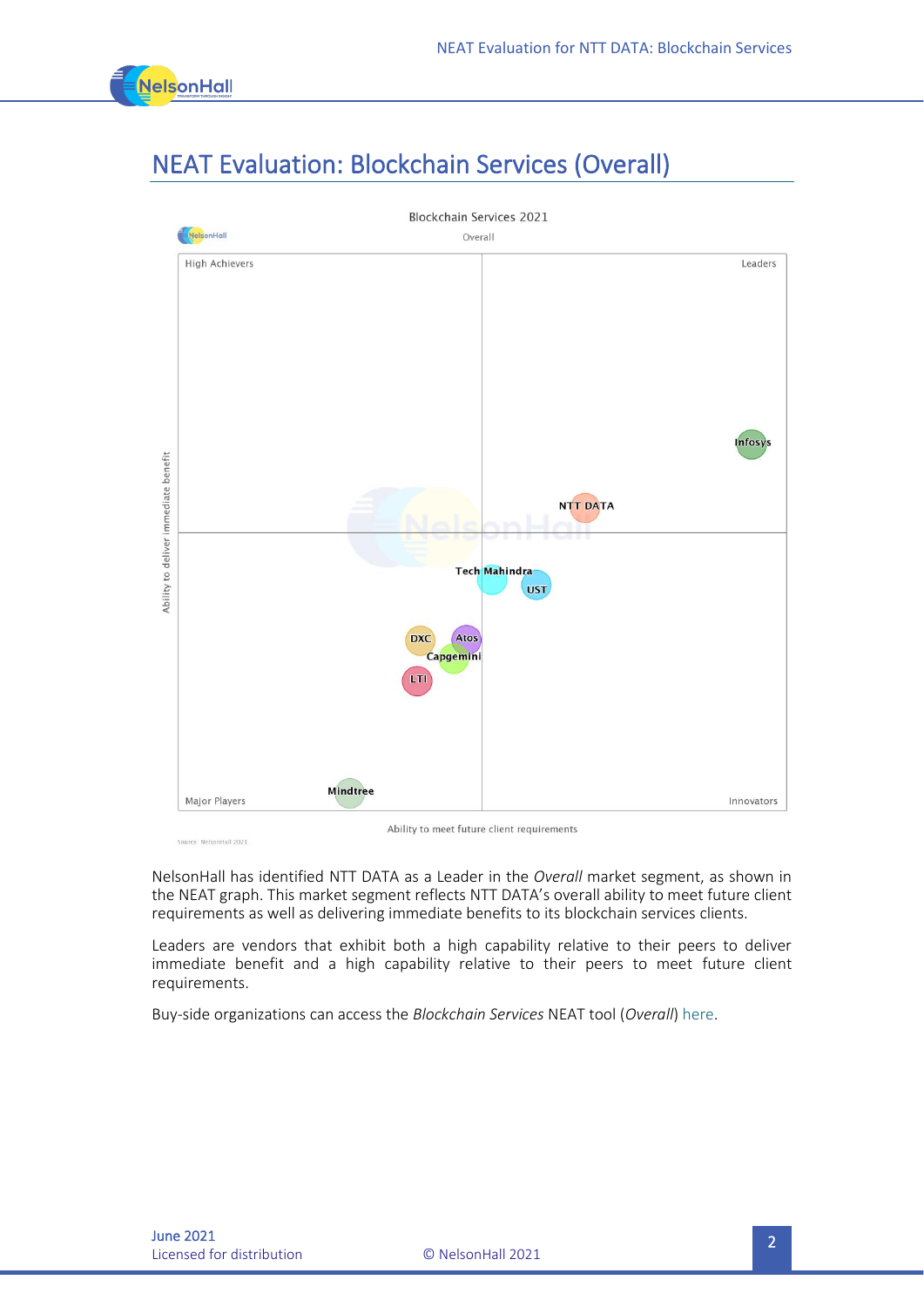

## Vendor Analysis Summary for NTT DATA

#### **Overview**

NTT DATA divides its blockchain offerings into services around its proprietary blockchain assets and services surrounding technologies in industry partnerships and consortia.

Services are delivered through the eXponential Universe, the company's strategic framework that brings:

- *The Garage*: a space for creation and prototyping to understand how business challenges can be solved through blockchain technologies
- *Proprietary assets*: development utilities and prebuilt platforms for major blockchain architectures
- *Consortia*: ecosystems built from geographic and industry use case collaborations between private and public organizations, e.g., LACChain in Latin America, TradeWaltz in ASEAN, and Spunta in Italy.

The company's proprietary blockchain offerings include:

- BlockTrace, NTT DATA's supply chain object tracing platform
- BlockTrace4Sharing, NTT DATA's sustainability platform for managing, tracking, and validating food donations
- StampChain, everis' GDPR-compliant document certification platform
- KayTrust, an everis framework for organizations to manage end-to-end customer identities using self-sovereign digital customer identity and authentication management services
- NTT DATA has partnered with Skuchain, via investment, on a combined blockchain/IIoT system that combines Skuchain's EC3 blockchain platform and NTT DATA's iQuattro platform.

NTT DATA's blockchain CoE is part of its digital services unit that houses centers of excellence for seven areas including AI, DevOps, digital design, IoT, intelligent automation, and software engineering automation. The company operates a centralized CoE that houses most of its blockchain staff, with blockchain liaisons placed in each of its business units. The liaison places work with CoE staff to bring together NTT DATA's technical and vertical-specific skills in blockchain solution development.

As of January 2021, the company has ~500 dedicated blockchain personnel to support its blockchain operations across 24 countries.

NTT DATA targets enterprises with \$1bn+ revenue and large public entities for its blockchain offerings. The company's engagements are dominated by Europe and APAC, making up 95% of its current revenue. The company's engagements are heavily skewed towards BFSI, followed by public and government; the two segments combined make up 80% of its revenue.

NTT DATA currently has  $40$  projects that have gone live at scale with  $25$  cross-industry prototypes in its library.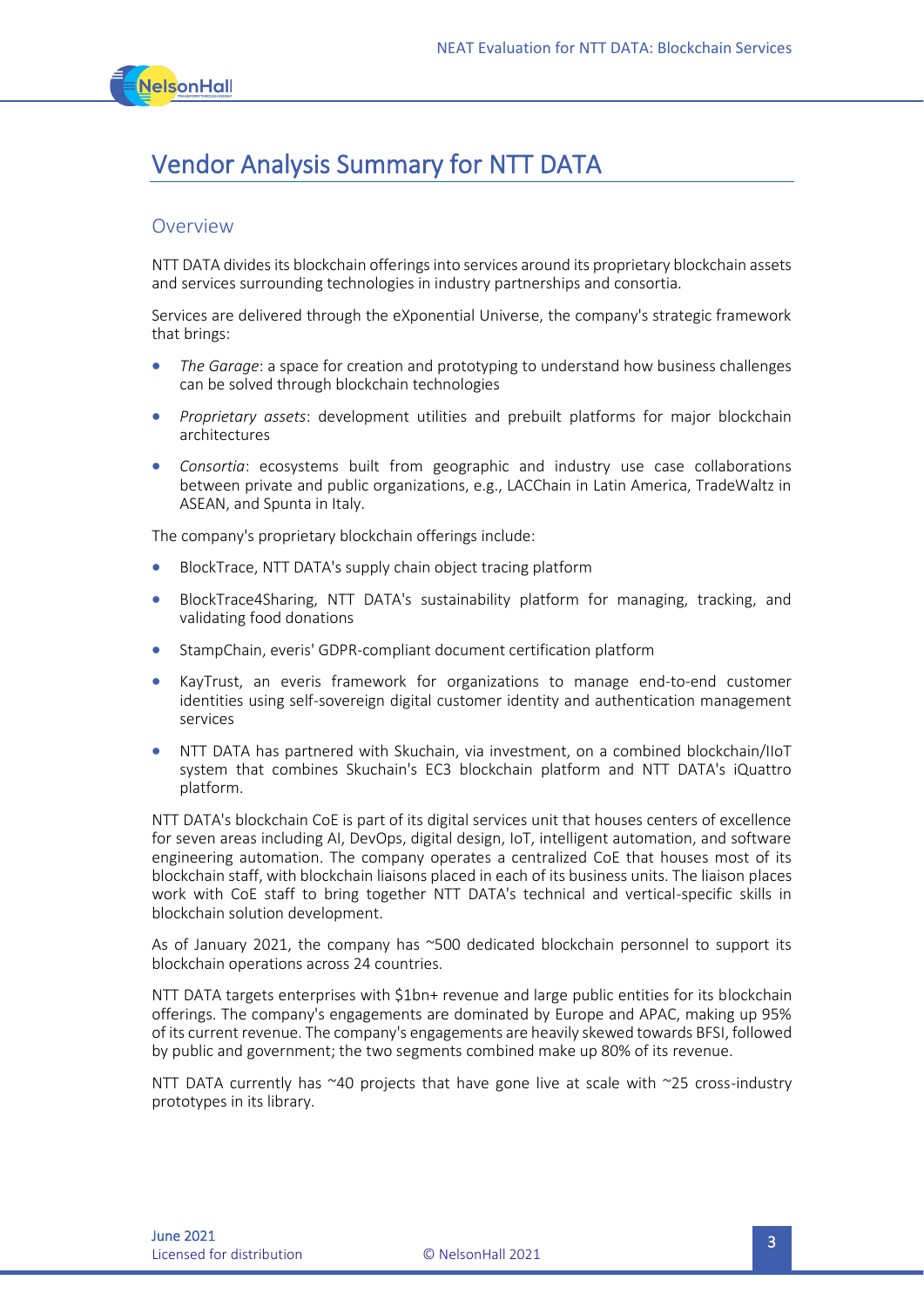

#### Financials

NTT DATA does not disclose its blockchain-specific revenues, but NelsonHall estimates its revenue from blockchain projects at \$15.6m.

#### **Strengths**

- eXponential Universe framework to identify, develop, and evaluate ideas and take them to production
- Integrated vision of AI, IoT, and blockchain as transformation agents provides clients a compelling roadmap
- Experience in building on multiple platforms to date Ethereum, Hyperledger, Corda
- Mix of blockchain work across industry verticals and use cases.

#### Challenges

- Traction in the North American market lags the company's successes in Europe and APAC
- Traction in life sciences lags the company's successes in other verticals for SCM use cases.

#### Strategic Direction

NTT DATA's general strategy over the next 12-18 months involves supporting high-value clients through their key transformational projects of building out ecosystems driven by trusted data and collaboration. The company has identified the following areas of focus:

- Greater investment into blockchain consortia, e.g., LACChain and Spunta, where the company has memberships to help them mature their infrastructure and communities to strengthen ecosystem collaboration. One goal is to develop more reference assets that enable future projects to reach production and be launched at scale faster
- The company will continue to innovate and strengthen its solutions in financial services and in supply chain to maintain its position in the market
- Within the public sector, NTT DATA is positioning itself to work closely with governments to rethink their current economic and productive models – defining new digital and national strategies will require the use of emerging technologies, including blockchain. The company sees Europe and Latin America as significant regions of interest.

#### Outlook

NTT DATA offers a portfolio that spans across multiple sectors and is supported by its eXponential Universe framework that brings its integrated vision of emerging technologies as transformation agents to its practice. The company's involvement in half a dozen consortia demonstrates its cross-industry portfolio is backed by substantial experience.

Geographically, the company has made significant ground in Europe since our previous blockchain report in 2018, but has lost ground in North America during the same period, which seems curious given its acquisition of Dell Services in 2016.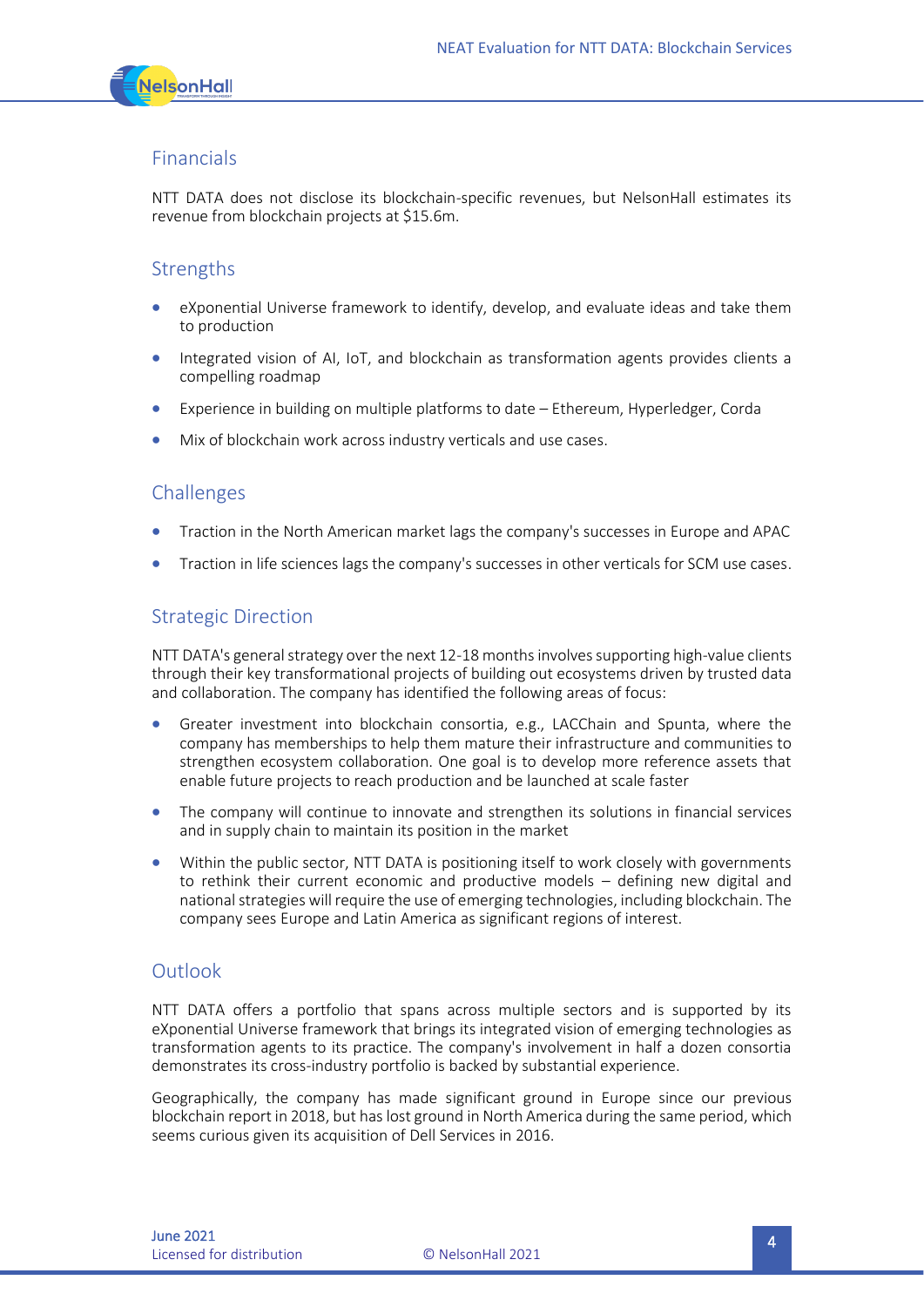

The company's strategy to double down on its strengths with plans to invest in public and government use cases and consortia will serve the company well in the future, as many ecosystems are driven by transparency and traceability for regulatory compliance.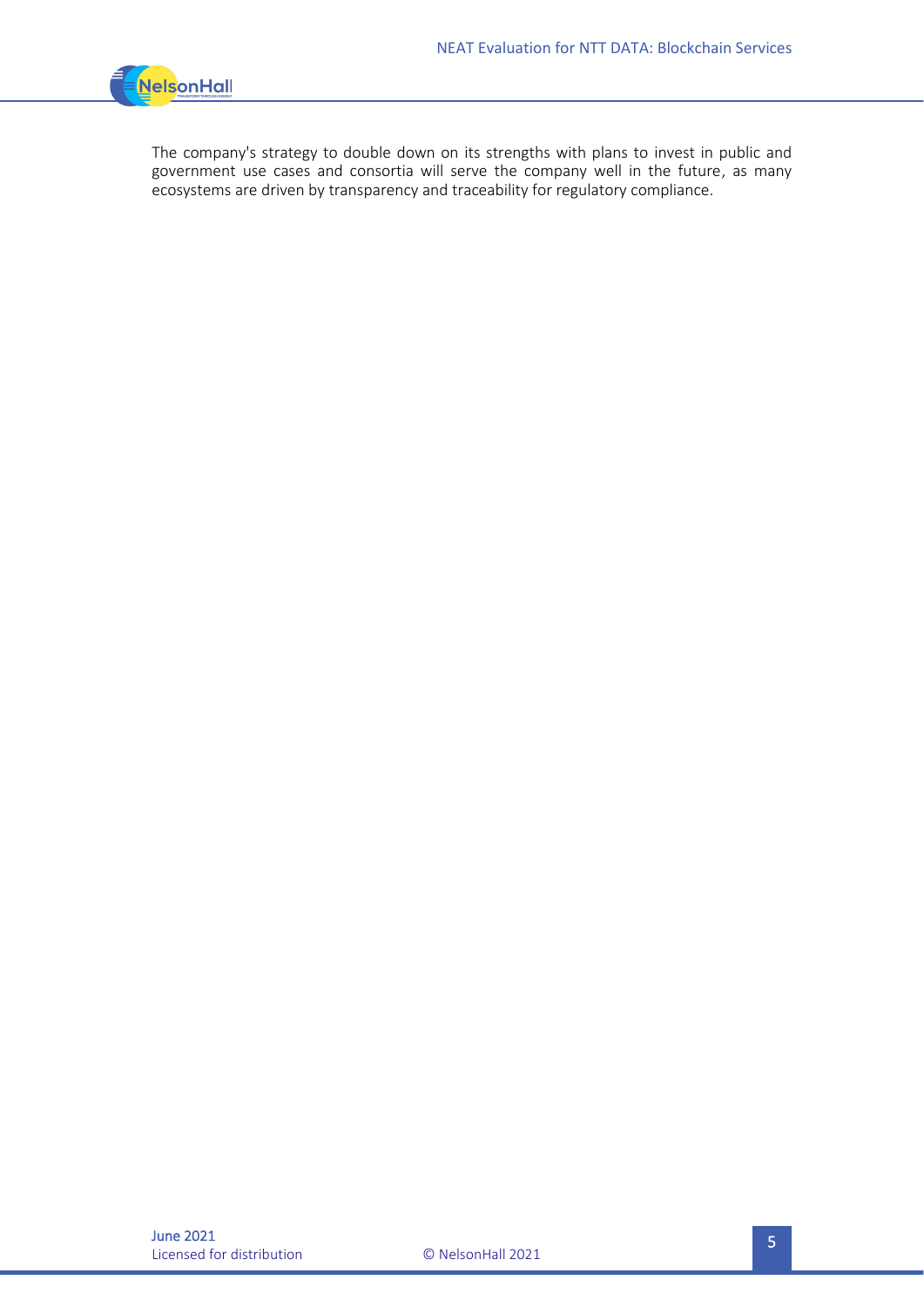

### Blockchain Services Market Summary

#### **Overview**

Many Fortune 1000 organizations have already used leading BPS vendors and consultancies to undertake digital transformations using blockchain solutions on a minor scale. As solutions continue to grow and mature into robust enterprise-ready offerings, these same organizations are looking to undertake more fundamental and widespread operations digitalization programs involving blockchain. These programs often involve process reimagination, ensuring a single view of information, monitoring the movement of goods and payments, and improving settlement processes and speed.

Primary drivers for blockchain adoption focus on building networks for trusted data exchanges that enable transparency, auditability, and resilience, and to support new business models through ecosystem collaboration. Deployments are being led by organizations in the banking and manufacturing sectors, where cross-border remittances, document verification, and order reconciliation have been frequent areas of focus for blockchain implementations.

Looking ahead, the primary drivers for blockchain adoption will be transitioning from standalone individual networks towards 'networks of networks' – so, food provenance blockchain networks will communicate with cargo transport blockchain networks and retail ERP blockchain networks in a larger, more holistic ecosystem.

By this point, blockchain will have demonstrated reliable enterprise ROI, and most vendors will have packaged their use cases into COTS blockchain-enabled solutions that price-sensitive buyers will look to adopt.

#### Buy-Side Dynamics

Drivers for the adoption of blockchain services include:

- Single-source trusted data exchange: eliminating data sync and integrity issues, standardizing data collection and sharing, and providing proof of authenticity
- Data resilience: the decentralization of, and the immutability of, data stored on blockchain networks
- Automation: programmable smart contracts ensure transactions are automatically executed per pre-defined rules and checks to ensure data quality that improves operational efficiency
- New business models: building new marketplaces and digital processes for business opportunities
- Data foundation on which to implement emerging technology solutions, especially AI/ML
- Pressures from regulators and end-consumers for transparency and traceability for regulatory compliance and social responsibility.

Improved operational transparency and auditability is the most important target benefit for buyers and most are satisfied with improved data trust and transparency from adopting blockchain.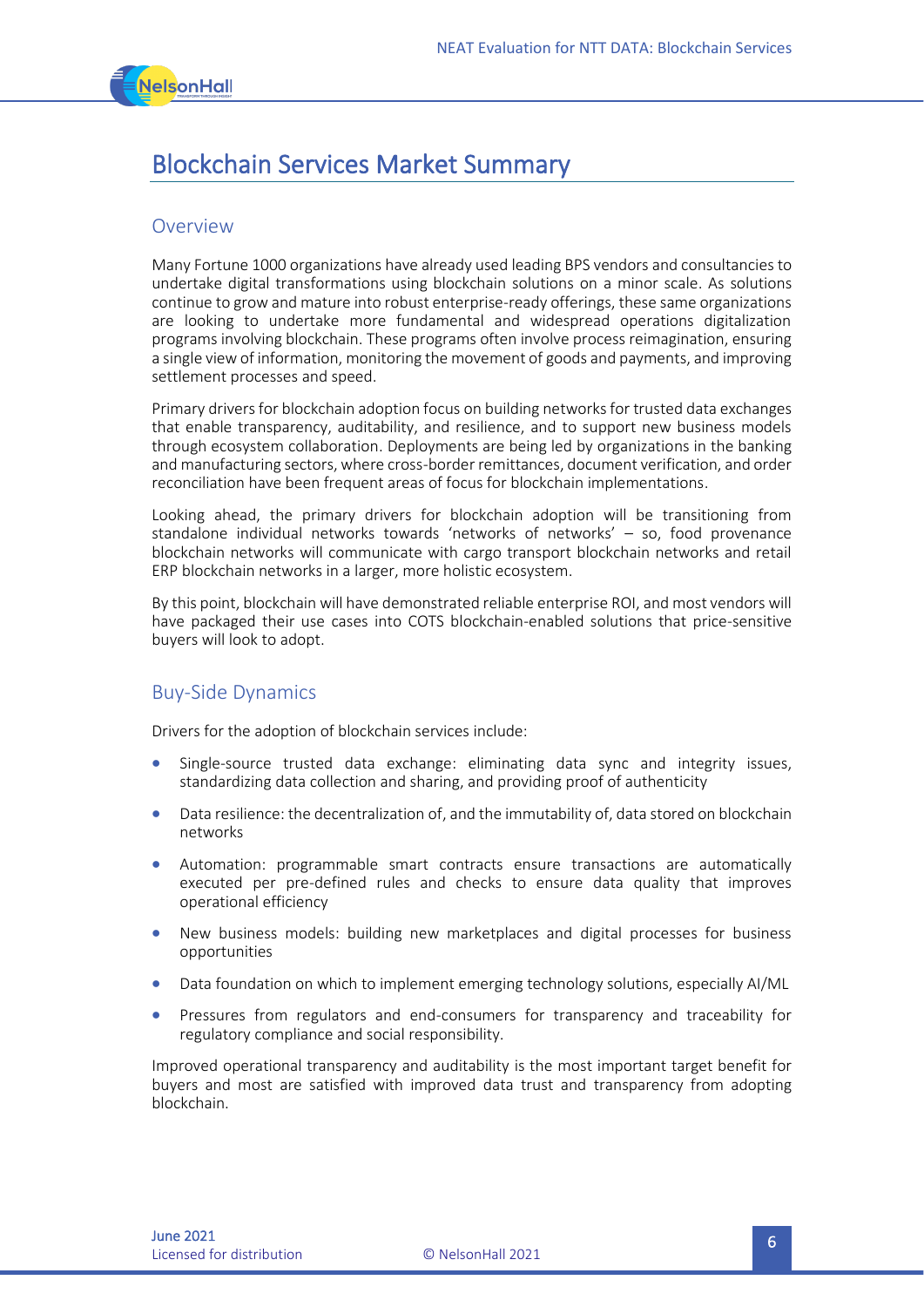

Roadblocks to blockchain adoption centers on its nascent state with unclear ROI in many use cases, technological immaturity of solutions and DevOps tools, and shortage of skilled resources.

#### Market Size & Growth

The global blockchain services market is worth \$496m (2020), with a CAAGR of 53.3% through 2025.

The blockchain implementation and management market is led by the North American and Europe regions. However, Asia Pacific will have the strongest growth over the next five years.

BFSI, telecom & media, and public & government sectors will see the fastest growth in blockchain services. BFSI will be the fastest growing sector stemming from operational efficiencies and new services around digital currency. Low transaction fees enabled by digital currencies will especially drive growth in the media sector. Digital identity will be a major driver for government adoption of blockchain for identity management and for real-time document issuance and verification, including licenses and certification.

#### Success Factors

The key success factors for blockchain service vendors include:

- New business models: use of design thinking to reimagine processes with blockchain to take clients beyond operational efficiencies to realize new business models and revenue streams
- Mature business frameworks: provision of mature blockchain business frameworks supported by technical accelerators – to take clients through the journey from idea/concept to at-scale deployment
- Rapid deployment: ability to offer COTS solutions and technical accelerators for rapid deployment that support multiple blockchain platforms
- Ease of solution development: continued investment in developing DevOps tools that encapsulate blockchain-specific capabilities to enable non-blockchain experts to streamline development and customization of solutions
- Innovation: established programs to curate a deep pool of partners, especially startups, to bring innovative best-in-class blockchain technologies to clients
- Proven experience: ability to demonstrate (e.g., referenceable clients) proven experience and leadership in blockchain transformation in client-specific use cases and with quantifiable impact.

The challenge in business transformation using blockchain is helping clients understand the true value of collaborative ecosystems over short-term incentives.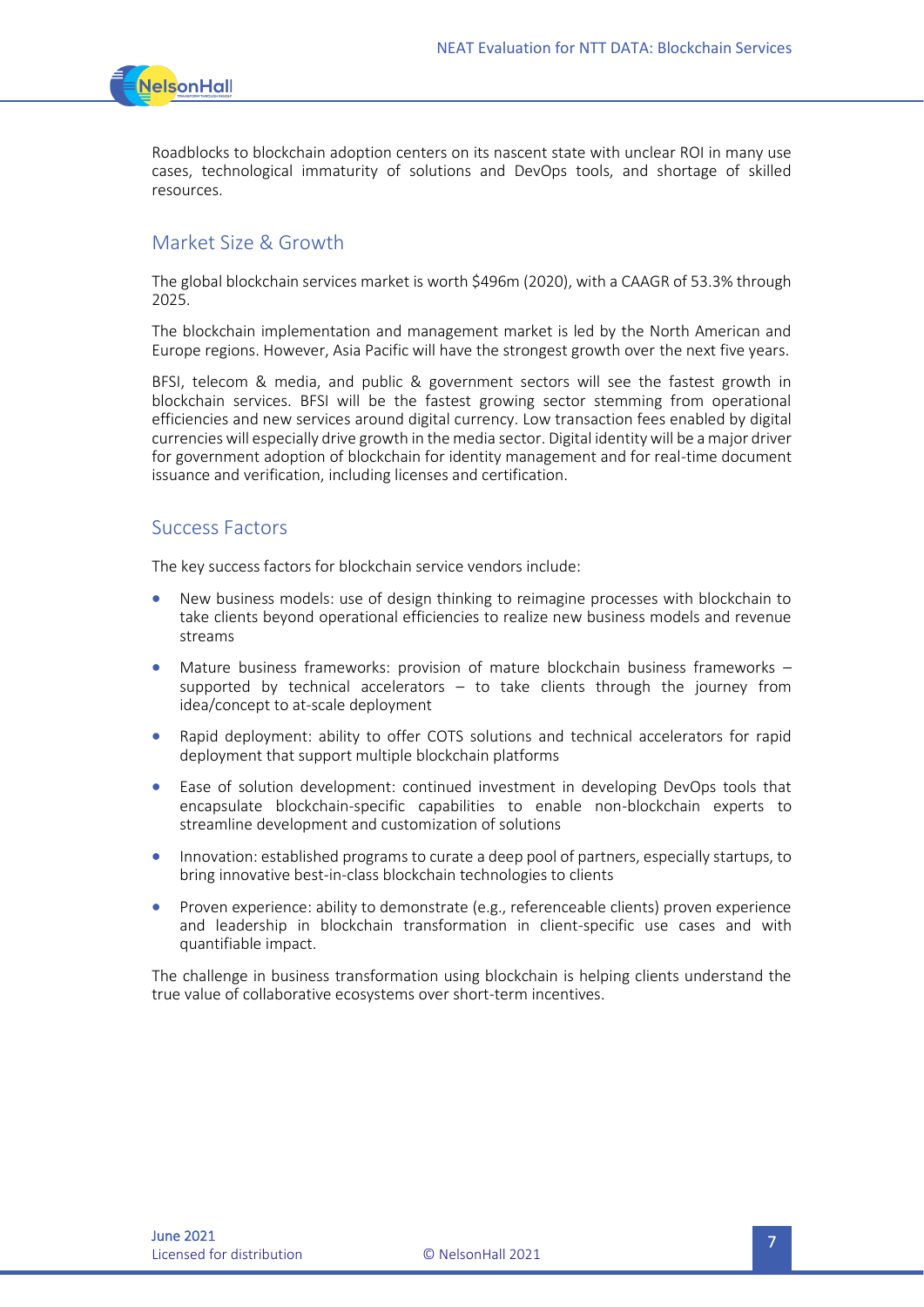

#### **Outlook**

Over the next few years, expect the following developments:

- Primary drivers for blockchain adoption will be transitioning from standalone individual networks towards 'networks of networks' – so, food provenance blockchain networks will communicate with cargo transport blockchain networks and retail ERP blockchain networks in a larger, more holistic ecosystem
- By this point, blockchain will have demonstrated reliable ROI for over 30 enterprise use cases, and most vendors will have packaged these use cases into COTS blockchain-enabled solutions that price-sensitive buyers will look to adopt
- DevOps tools will mature to where non-blockchain development professionals can completely take over building and deploying blockchain solutions for simpler use cases, and will be able to do ~70% of the work for complex use cases
- With blockchain implementation commonplace, interoperability between networks will now be a top business requirement
- Deployments will continue to be led by the banking and manufacturing sectors with government and media sectors having grown the fastest during the forecast period. The adoption by governments for the issuance of digital identities aimed at privacy and security of citizens and businesses will trigger growth in other sectors
- The blockchain implementation and management market will continue to be led by the North American and European regions with Asia-Pacific close behind and experiencing the fastest growth of the three.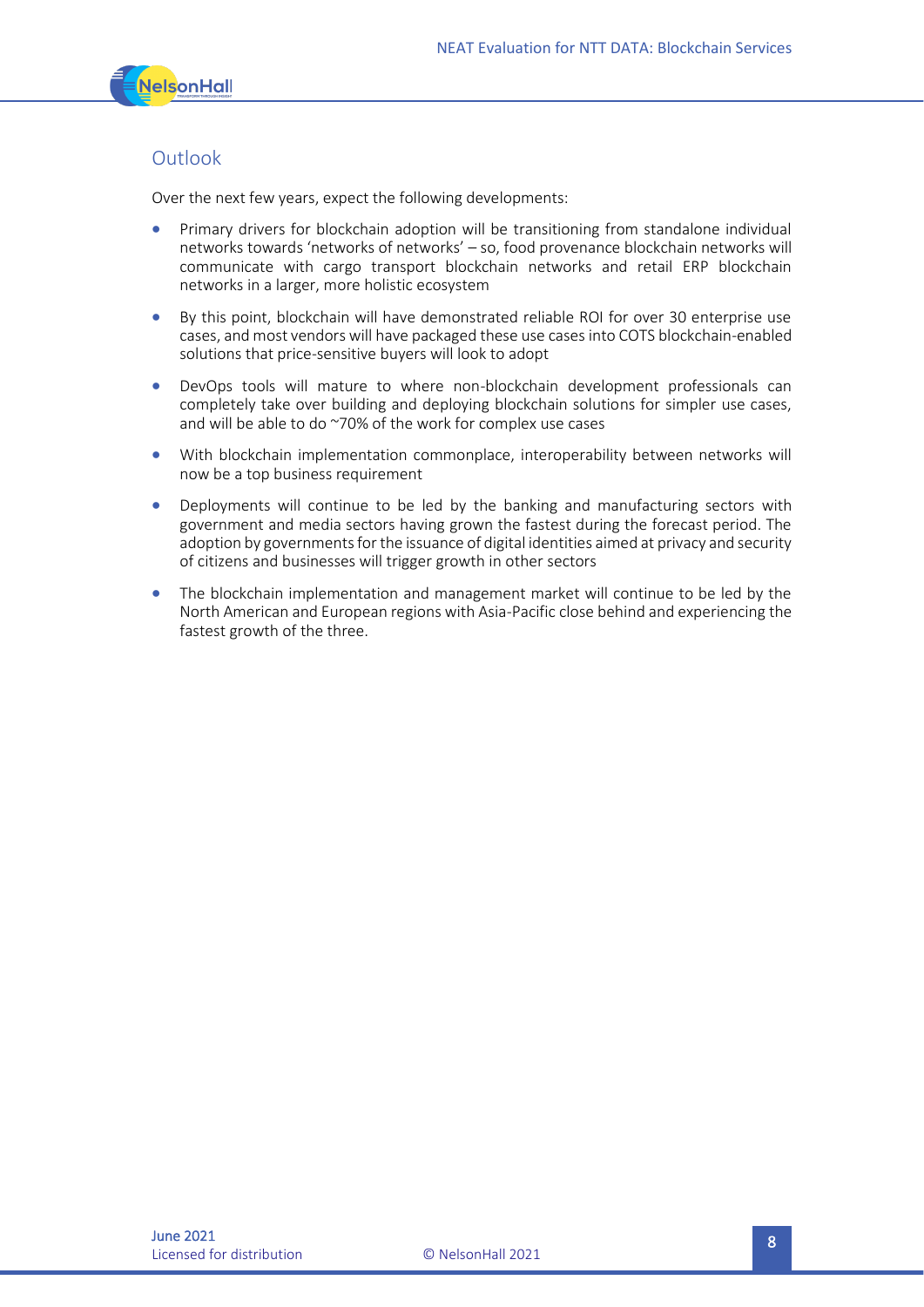

## NEAT Methodology for Blockchain Services

NelsonHall's (vendor) Evaluation & Assessment Tool (NEAT) is a method by which strategic sourcing managers can evaluate outsourcing vendors and is part of NelsonHall's *Speed-to-Source* initiative. The NEAT tool sits at the front-end of the vendor screening process and consists of a two-axis model: assessing vendors against their 'ability to deliver immediate benefit' to buy-side organizations and their 'ability to meet client future requirements'. The latter axis is a pragmatic assessment of the vendor's ability to take clients on an innovation journey over the lifetime of their next contract.

The 'ability to deliver immediate benefit' assessment is based on the criteria shown in Exhibit 1, typically reflecting the current maturity of the vendor's offerings, delivery capability, benefits achievement on behalf of clients, and customer presence.

The 'ability to meet client future requirements' assessment is based on the criteria shown in Exhibit 2, and provides a measure of the extent to which the supplier is well-positioned to support the customer journey over the life of a contract. This includes criteria such as the level of partnership established with clients, the mechanisms in place to drive innovation, the level of investment in the service, and the financial stability of the vendor.

The vendors covered in NelsonHall NEAT projects are typically the leaders in their fields. However, within this context, the categorization of vendors within NelsonHall NEAT projects is as follows:

- Leaders: vendors that exhibit both a high capability relative to their peers to deliver immediate benefit and a high capability relative to their peers to meet future client requirements
- **High Achievers:** vendors that exhibit a high capability relative to their peers to deliver immediate benefit but have scope to enhance their ability to meet future client requirements
- Innovators: vendors that exhibit a high capability relative to their peers to meet future client requirements but have scope to enhance their ability to deliver immediate benefit
- Major Players: other significant vendors for this service type.

The scoring of the vendors is based on a combination of analyst assessment, principally around measurements of the ability to deliver immediate benefit; and feedback from interviewing of vendor clients, principally in support of measurements of levels of partnership and ability to meet future client requirements.

Note that, to ensure maximum value to buy-side users (typically strategic sourcing managers), vendor participation in NelsonHall NEAT evaluations is free of charge and all key vendors are invited to participate at the outset of the project.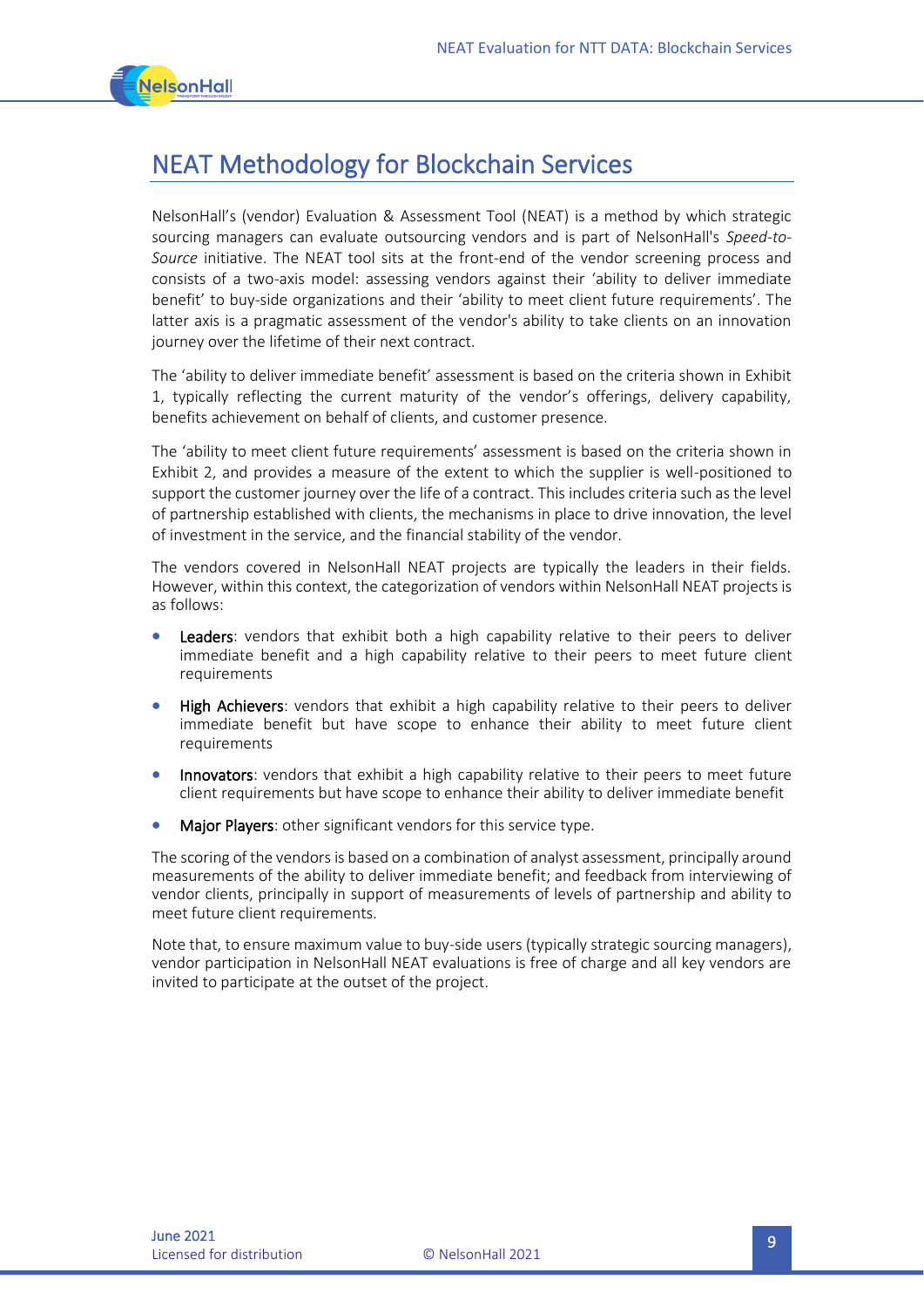

#### *Exhibit 1*

### **'Ability to deliver immediate benefit': Assessment criteria**

| <b>Assessment Category</b> | <b>Assessment Criteria</b>                             |
|----------------------------|--------------------------------------------------------|
| <b>Offerings</b>           | Breadth of applications of blockchain                  |
|                            | Breadth of blockchain platforms                        |
|                            | Application to supply chain                            |
|                            | Application to retail banking                          |
|                            | Application to capital markets                         |
|                            | Application to insurance                               |
|                            | Application to healthcare and life sciences            |
|                            | Application to telecoms and media                      |
|                            | Application to government                              |
|                            | Application to manufacturing                           |
|                            | Application to retail                                  |
|                            | Application to travel, transport, logistics            |
|                            | Application to energy and utilities                    |
|                            | Application to drive new digital process models        |
|                            | Blockchain consulting capability                       |
| <b>Delivery Capability</b> | Scale of blockchain delivery capability                |
|                            | Maturity of accelerator - overall                      |
|                            | Maturity of accelerator - supply chain                 |
|                            | Maturity of accelerator - retail banking               |
|                            | Maturity of accelerator - capital markets              |
|                            | Maturity of accelerator - insurance                    |
|                            | Maturity of accelerator - healthcare and life sciences |
|                            | Maturity of accelerator - telecoms and media           |
|                            | Maturity of accelerator - government                   |
|                            | Maturity of accelerator - manufacturing                |
|                            | Maturity of accelerator - retail                       |
|                            | Maturity of accelerator - travel, transport, logistics |
|                            | Maturity of accelerator - energy and utilities         |
|                            | Extent of blockchain tech partnerships                 |
|                            | Ability to offer blockchain interoperability           |
| <b>Client Presence</b>     | Overall blockchain client presence                     |
|                            | <b>BFSI</b> presence                                   |
|                            | Healthcare presence                                    |
|                            | Telecom and media presence                             |
|                            | Government presence                                    |
|                            | Manufacturing presence                                 |
|                            | Retail presence                                        |
|                            | Travel, transport, logistics presence                  |
|                            | Energy and utilities presence                          |